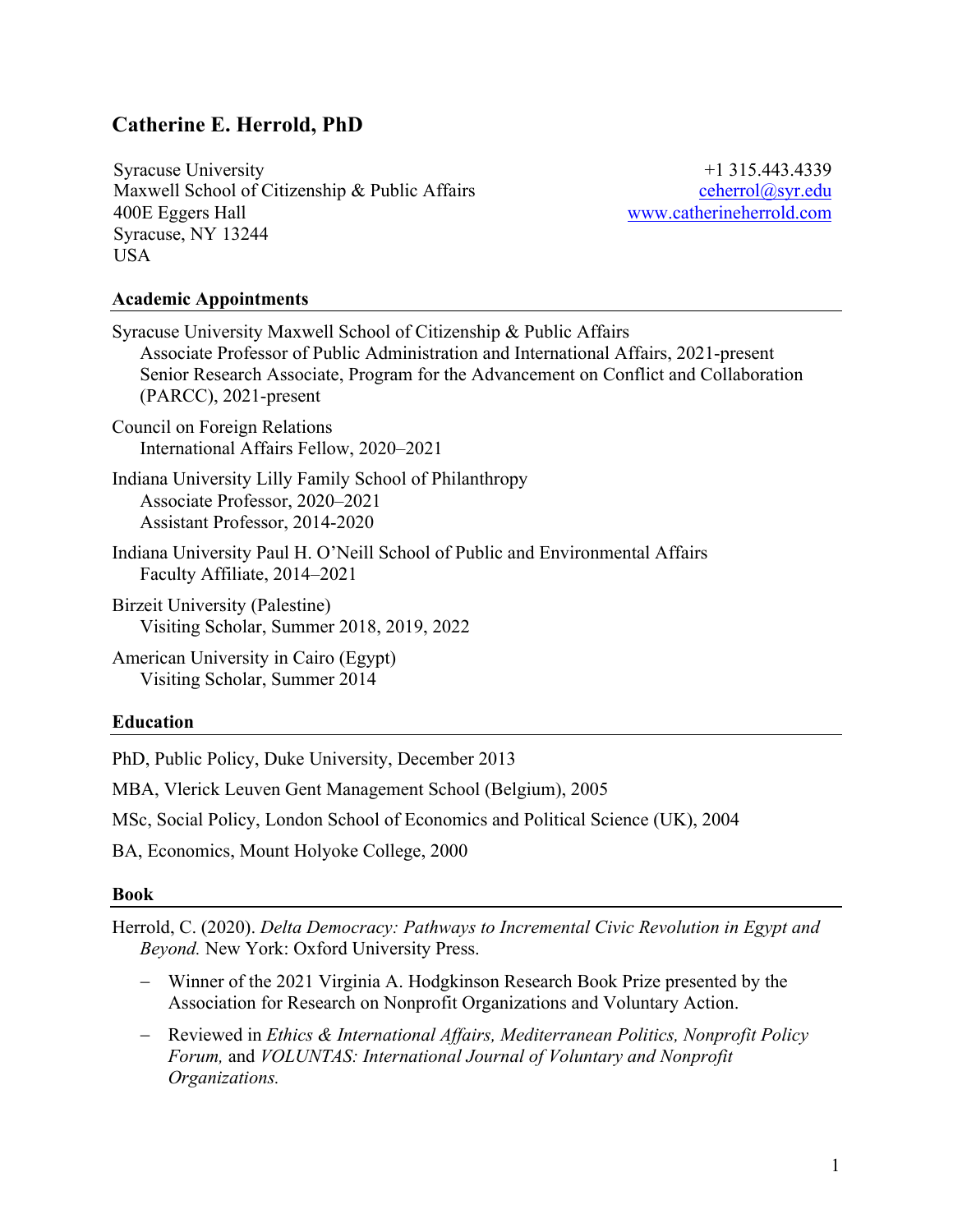- Featured on the *New Books Network Podcast* and the *Project on Middle East Political Science (POMEPS) Middle East Podcast.*

## **Peer-Reviewed Publications**

- Herrold, C. (Forthcoming.) Curating Sovereignty in Palestine: Voluntary Grassroots Organizations and Civil Society in the West Bank and East Jerusalem. *Middle East Law and Governance.*
- Herrold, C., & AbouAssi, K. (Forthcoming.) Can Service Providing NGOs Build Democracy? Five Contingent Features. *Public Administration and Development.*
- Zencirci, F.G., & Herrold, C. (2022.) Project-Think and the Fragmentation and Defragmentation of Civil Society in Egypt, Palestine, and Turkey. *Nonprofit and Voluntary Sector Quarterly, 51*(3), 545-565.
- Atia, M., & Herrold, C. (2018). Governing Through Patronage: The Rise of NGOs and the Fall of Civil Society in Palestine and Morocco. *VOLUNTAS: International Journal of Voluntary and Nonprofit Organizations*, *29*(5), 1044-1054.
- Herrold, C. (2018). A Conceptual Model of Foundations' Leadership Capacity in Times of Change: Lessons From Egypt. *Nonprofit and Voluntary Sector Quarterly, 47*(2), 286-303.
- Caren, N., Gaby, S., & Herrold, C. (2017). Economic Breakdown and Collective Action. *Social Problems, 64*(1), 133-155.
- Herrold, C., & Atia, M. (2016). Competing Rather than Collaborating: Egyptian Nongovernmental Organizations in Turbulence. *Nonprofit Policy Forum, 7*(3), 389-407.
- Herrold, C. (2016). NGO Policy in Pre- and Post-Mubarak Egypt: Effects on NGOs' Roles in Democracy Promotion. *Nonprofit Policy Forum, 7*(2), 189-212.

## **Book Chapters**

Herrold, C. (2015). Giving in Egypt: Evolving Charitable Traditions in a Changing Political Economy. In P. Wiepking & F. Handy (Eds.), *The Palgrave Handbook of Global Philanthropy* (pp. 307-315). Hampshire, UK: Palgrave MacMillan.

## **Teaching Cases**

- AbouAssi, K. and Herrold, C. (2014). New Funding, New Beginnings: To Collaborate or Not to Collaborate. *E-PARCC Teaching Case*. Maxwell School of Syracuse University Program for the Advancement of Research on Conflict and Collaboration.
	- 3<sup>rd</sup> Place, Maxwell School at Syracuse University E-PARCC Teaching Case and Simulation Competition.

# **Published Monographs**

Herrold, C. (2020). Voluntary Grassroots Organizations, Civil Society, and the State in Palestine. *POMEPS Studies 41*–*Israel/Palestine: Exploring a One-State Reality.* Washington, DC: Project on Middle East Political Science.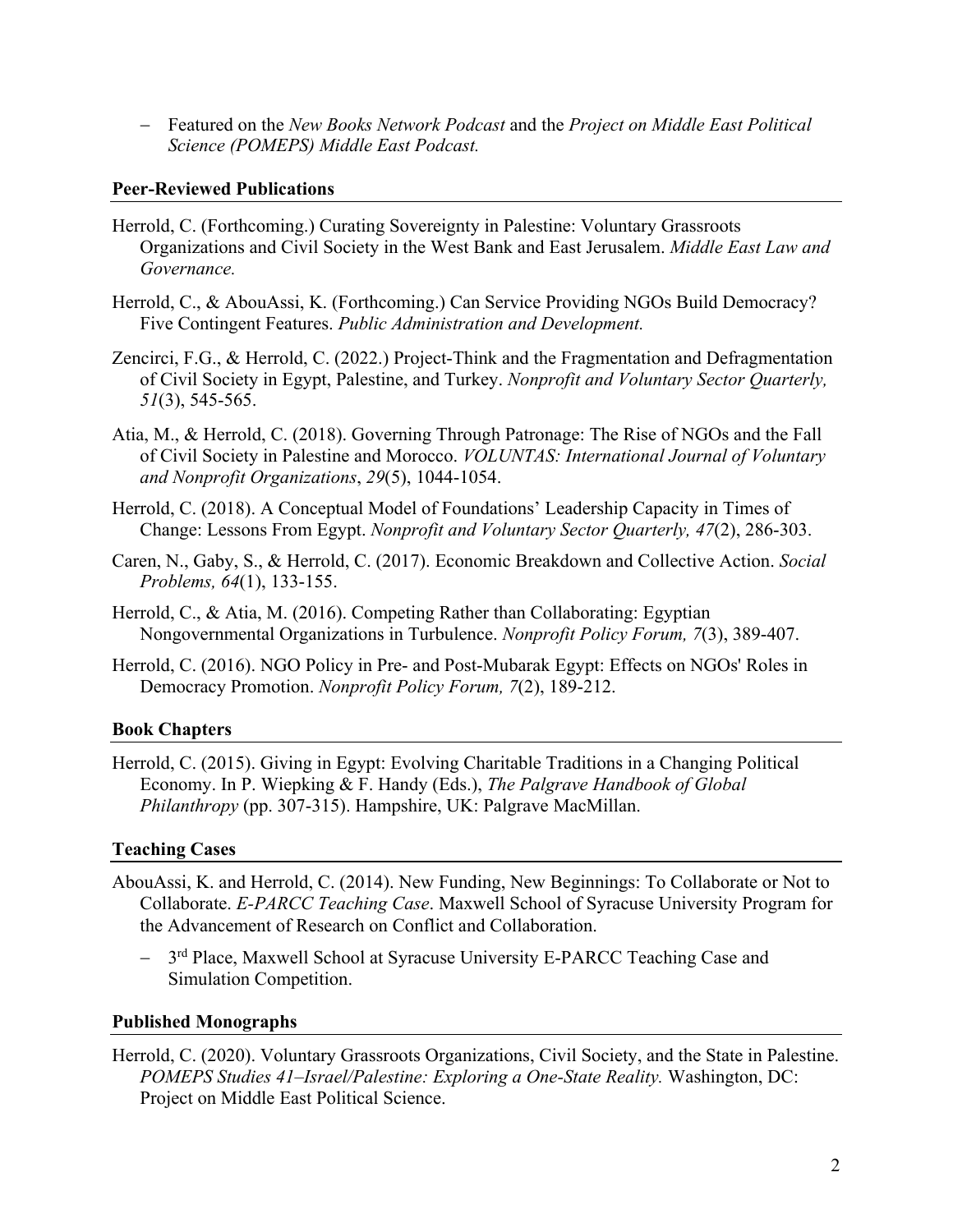- Herrold, C. (2013). *Bankrolling the Arab Spring: The Role of Philanthropy in Egypt's Political Transition.* PhD Dissertation, Duke University.
	- 2014 Gabriel G. Rudney Award for Outstanding Dissertation in Nonprofit and Voluntary Action Research by the Association for Research on Nonprofit Organizations and Voluntary Action.
- Herrold, C. (2012). Philanthropic Foundations in Egypt: Fueling Change or Safeguarding the Status Quo? In *Proceedings of Takaful* 2012: The Second Annual Conference on Arab Philanthropy and Civic Engagement. Cairo, Egypt: The American University of Cairo.
- Herrold, C. (2006). High-Engagement Philanthropy: the grantee's perspective*. Voluntary Sector Working Paper No. 4*. London: The London School of Economics and Political Science.
- Herrold, C. (2000). *The Effects of Women's College Education on College Experiences and Post-College Outcomes.* Honors Thesis, Mount Holyoke College.

### **Work in Progress**

*Remobilizing the Margins: Voluntary Grassroots Organizations, Civil Society, and State Building in Palestine.* Book project.

### **Public Scholarship**

"When Promoting Democracy, Less is More: Biden's Summit for Democracy requires a humbler approach to succeed." With Aseem Prakash. *Foreign Policy.* December 8, 2021.

## **Awards & Honors**

- Virginia Hodgkinson Research Book Prize. Association for Research on Nonprofit Organizations and Voluntary Action. (\$1,000). 2021.
- Mount Holyoke College Athletics Hall of Fame (Swimming). 2020.
- Trustees' Teaching Award. Indiana University. (\$2,500). 2019.
- RGK-ARNOVA President's Award for Research. The RGK Center for Philanthropy and Community Service and the Association for Research on Nonprofit Organizations and Voluntary Action. (\$10,000). 2018.
- Graduate Teaching Award. Indiana University Lilly Family School of Philanthropy. (\$1,250). 2018.
- Gabriel G. Rudney Memorial Award for Outstanding Dissertation in Nonprofit and Voluntary Action Research. Association for Research on Nonprofit Organizations and Voluntary Action. (\$1,000). 2014.
- Maxwell School at Syracuse University E-PARCC Teaching Case and Simulation Competition, 3<sup>rd</sup> Place for "New Funding, New Beginnings: To Collaborate or Not to Collaborate," in collaboration with Khaldoun AbouAssi. (\$1,000). 2014.

Phi Beta Kappa. 2000.

Virginia Galbraith Prize in Economics. Mount Holyoke College. 2000.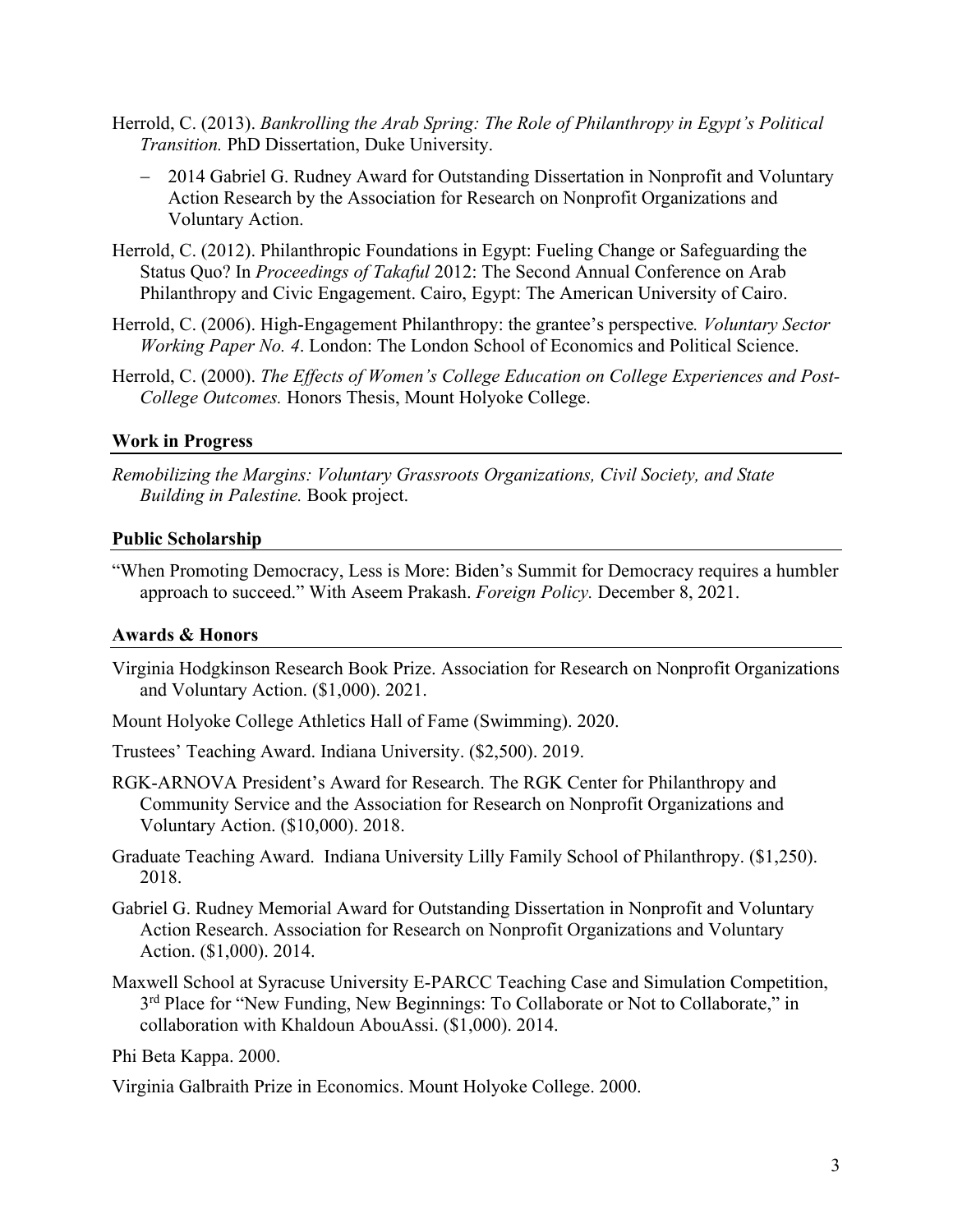Sarah Williston Prize for Class Rank, #5 Class of 2000. Mount Holyoke College. 1999.

Foster Prize in French. Mount Holyoke College. 1997.

Academic All-American. National Collegiate Athletic Association. 1997.

Swimming All-American. National Collegiate Athletic Association. 1997.

# **Grants & Fellowships**

Fulbright Scholar Grant, Serbia, Spring 2023.

- Council on Foreign Relations International Affairs Fellowship. (\$105,000). 2020–2021.
- Fulbright Scholar Grant, Palestinian Territories. 2020-2021. *(Declined offer.)*
- Palestinian American Research Center Fellowship for US Scholars Conducting Field-Based Research on Palestine. (\$7,500). 2019–2020.
- Research Grant for Fieldwork in Palestine. Indiana University Lilly Family School of Philanthropy. (\$6,300). 2019.
- IUPUI Arts and Humanities Institute Matching Grant for Research. IUPUI Arts and Humanities Institute. (\$15,000). 2019.
- New Frontiers in the Arts and Humanities Exploratory Travel Fellowship. Indiana University. (\$3,000). 2018.
- EMPOWER: Enhanced Mentoring Program with Opportunities for Ways to Excel in Research. Indiana University-Purdue University Indianapolis Office for Women. (\$10,000). 2018.
- Overseas Conference Grant for participation in *Takaful* 2017: Sixth Annual Conference on Arab Philanthropy and Civic Engagement, Cairo, Egypt. IU Worldwide. (\$1,000). 2017.
- Research Grant for Fieldwork in Palestine. Indiana University Lilly Family School of Philanthropy. (\$12,000). 2015–2017.
- Course Development Grant. Indiana University Lilly Family School of Philanthropy. (\$5,000). 2015–2016.
- Research Fellowship. Gerhart Center for Philanthropy and Civic Engagement, The American University in Cairo. 2014.
- Penn Summer Fellows Program. University of Pennsylvania, Professor Peter Frumkin. *(Declined offer.)*
- PhD Seminar. International Society for Third Sector Research. 2012.
- Frances Mary Hazen Fellowship. Mount Holyoke College Alumnae Association. (\$3,500). 2012–2013.
- International Research Travel Grant. Duke University Graduate School. (\$22,240). 2011–2012.
- Summer Research Fellowship. Duke University Graduate School. (\$5,000). 2011.
- Dissertation Research Travel Grant. Duke University Graduate School. (\$1,500). 2011, 2010.
- Emerging Scholar Award. Association for Research on Nonprofit Organizations and Voluntary Action. (\$1,200). 2011, 2009.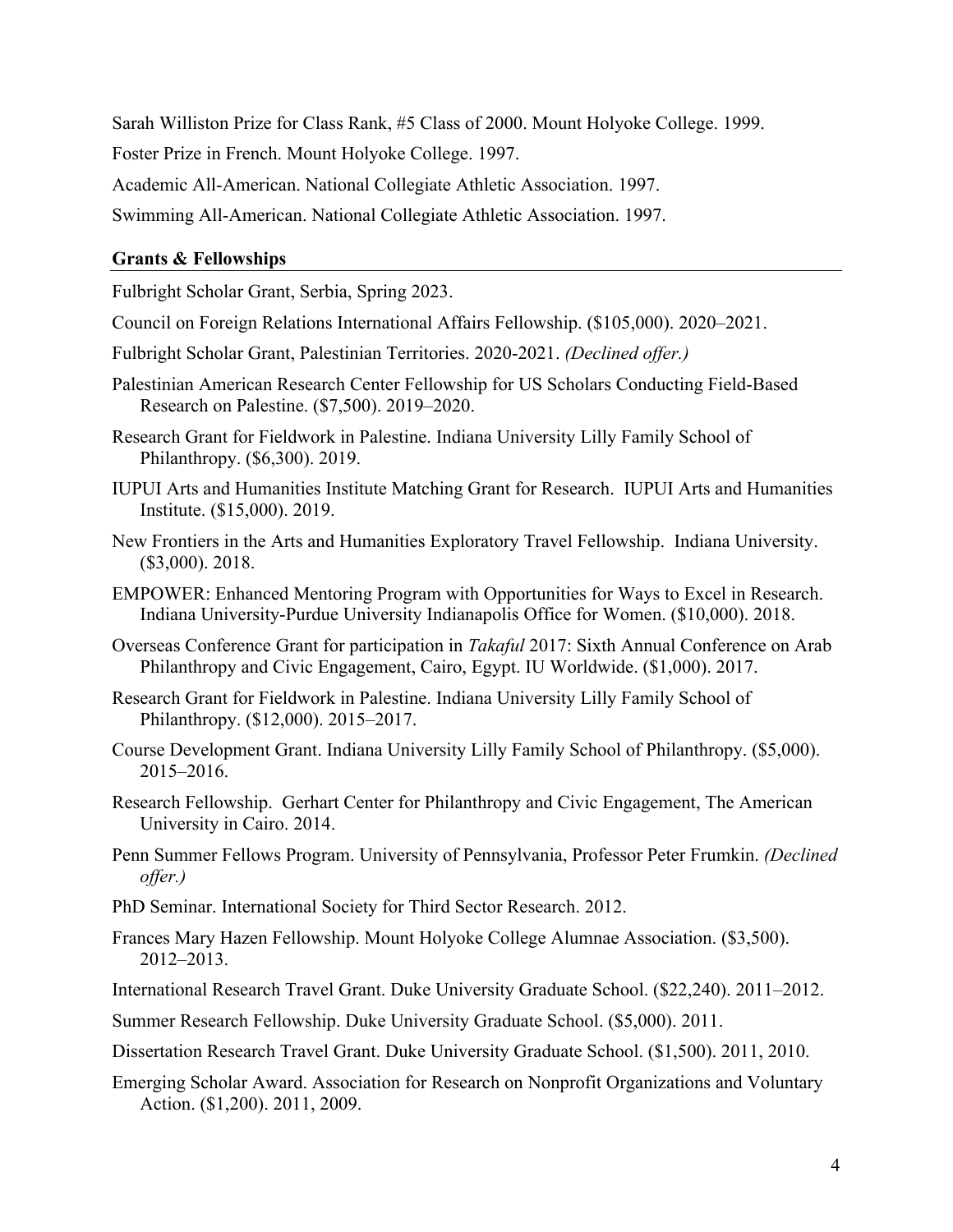- Dissertation Fellowship. Association for Research on Nonprofit Organizations and Voluntary Action. (\$1,000). 2010.
- Foreign Language and Area Studies Fellowship (Arabic, Damascus University, Syria). U.S. Department of Education. (\$6,500). 2010.
- James B. Duke Fellowship. Duke University Graduate School. (\$4,000/year). 2007–2011.

### **Invited Research Presentations**

- "Locally Led Development and Democracy Promotion." Modernizing Foreign Assistance Network (MFAN). Virtual. September 2021.
- "Building Democracy in Nonpermissive Environments: Insights and Recommendations from Egypt." United States Agency for International Development (USAID). Virtual. July 2021.
- "Negotiating Western Intervention: NGOs, Foreign Aid, and Civil Society in Post-Uprisings Egypt." Western Intervention in the Wake of the Arab Uprisings: Political Containment, Neoliberalism, and Imperial Legacies. Oxford University, Oxford, England. Virtual. February 2021.
- Keynote Address: "Common Actions for Social Change: Mobilising People, Creating Spaces, Using Technologies." European Foundation Centre Grantmakers East Forum 24th Annual Meeting. Tbilisi, Georgia. October 2019.
- "The Role of Grant Making Organizations in Social Change." TÜSEV: Türkiye Üçüncü Sektör Vakfi. Istanbul, Turkey. October 2019.
- "Voluntary Grassroots Organizations and Civil Society-State Relations in Palestine." Project on Middle East Political Science, The George Washington University. Washington, DC. October 2019.
- "The Status of Philanthropy and the Nonprofit Sector in Egypt." The American University in Cairo. Cairo, Egypt. Virtual. September 2019.
- "What is Philanthropy? Insights from Academia, Lessons for Rawa." Rawa: Creative Palestinian Community Fund. Ramallah, West Bank, Palestine. July 2019
- "All You Need is Tea: Civil Society and Democracy Promotion After Egypt's Arab Spring." The Bush School of Government and Public Service, Texas A&M University. College Station, TX. March 2017.
- "All You Need is Tea: The Role of Philanthropy in Post-Revolution Egypt." The Center for Effective Philanthropy, Cambridge, MA. May 2015.
- "NGO Policy in Pre- and Post-Mubarak Egypt: Effects on NGOs' Roles in Democracy Building." Nonprofit Management Conference on Advancing the Field(s) of Nonprofit Management: New Structures, New Solutions. Indiana University School of Public and Environmental Affairs. Bloomington, IN. April 2015.
- "Egyptian Foundations in the Post-Mubarak Era." The Gerhart Center for Philanthropy and Civic Engagement at the American University in Cairo. Cairo, Egypt. July 2014.
- "More than just the U.S.: Conceptualizing a Diaspora in Africana Studies." Emerging Scholars Conference in Africana Studies, Gettysburg College. Gettysburg, PA. February 2013.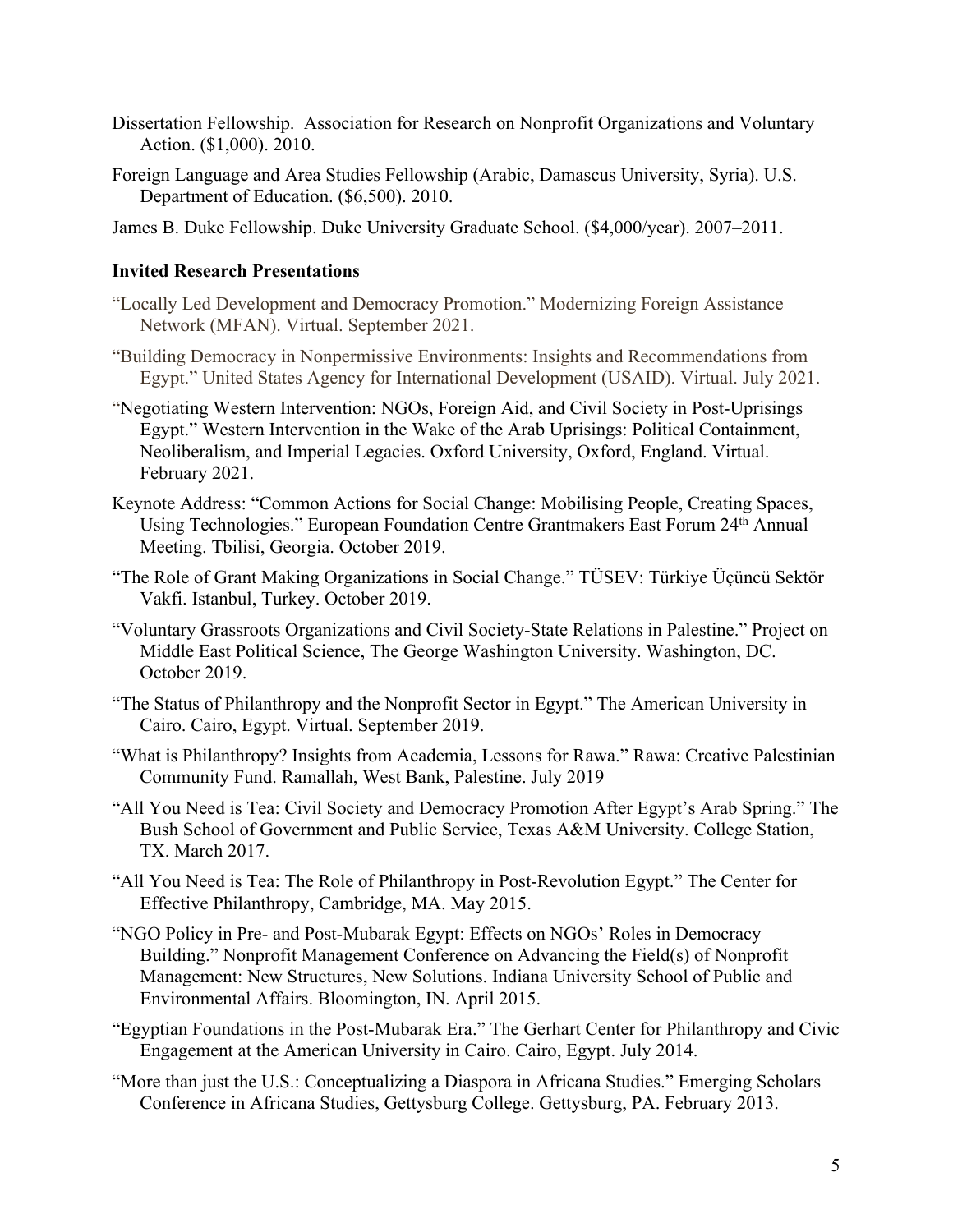### **Invited Panels, Roundtables, Podcasts, & Webinars**

- "Responsible and Ethical Public Engagement." Bridging the Gap International Policy Summer Institute. Washington, DC. June 2022.
- "Advancing Democracy Around the World." Council on Foreign Relations 2022 College and University Educators Workshop. New York, NY. April 2022.
- "Social Protection in the Middle East and North Africa: The Role of Nonstate Actors." Chatham House Virtual Roundtable. December 2021.
- "Should the West Continue to Promote Democracy?" University of Washington Political Economy Forum Podcast, with Aseem Prakash. December 2021.
- "Responsible and Ethical Public Engagement." Bridging the Gap New Era Workshop. Virtual. October 2021.
- "Book Club: *Delta Democracy: Pathways to Incremental Civic Revolution in Egypt and Beyond.*" International Society for Third Sector Research." Virtual. October 2021.
- "Delta Democracy: Pathways to Incremental Civic Revolution in Egypt and Beyond." *New Books Network Podcast.* January 2021.
- "U.S. Policy in the Middle East: Presidential Priorities and What to Expect." Council on Foreign Relations Virtual Event. November 2020.
- "What to Do When Your Research Gets Disrupted?" Bridging the Gap Project Webinar. August 2020.
- Book Launch of *Delta Democracy: Pathways to Incremental Civic Revolution in Egypt and Beyond* with Steven Cook (Council on Foreign Relations), Amy Hawthorne (Project on Middle East Democracy), and Bruce Jentleson (Duke University). Bridging the Gap Project Virtual Roundtable. June 2020.
- "COVID-19, Democracy, and Governance." Future Strategy Forum, Center for Strategic and International Studies, and the Kissinger Center Virtual Roundtable. June 2020.
- "Delta Democracy: A Conversation with Catherine Herrold." *POMEPS Middle East Podcasts.* Season 8, Episode 21. June 2020.

## **Research Presentations**

- "In Service of Democracy: A Conditional Analysis of the Roles of Service Providing NGOs in Democracy Building." 63<sup>rd</sup> Annual Convention of the International Studies Association. Nashville, TN. March 2022. With Khaldoun AbouAssi.
- "A Conditional Analysis of the Roles of Service Providing NGOs in Democracy Building." Association for Research on Nonprofit Organizations and Voluntary Action Annual Conference. Atlanta, GA. November 2021. With Khaldoun AbouAssi.
- "Curating Sovereignty: Voluntary Grassroots Organizations and Civil Society in Palestine." 117th American Political Science Association Annual Meeting. Virtual. September 2021.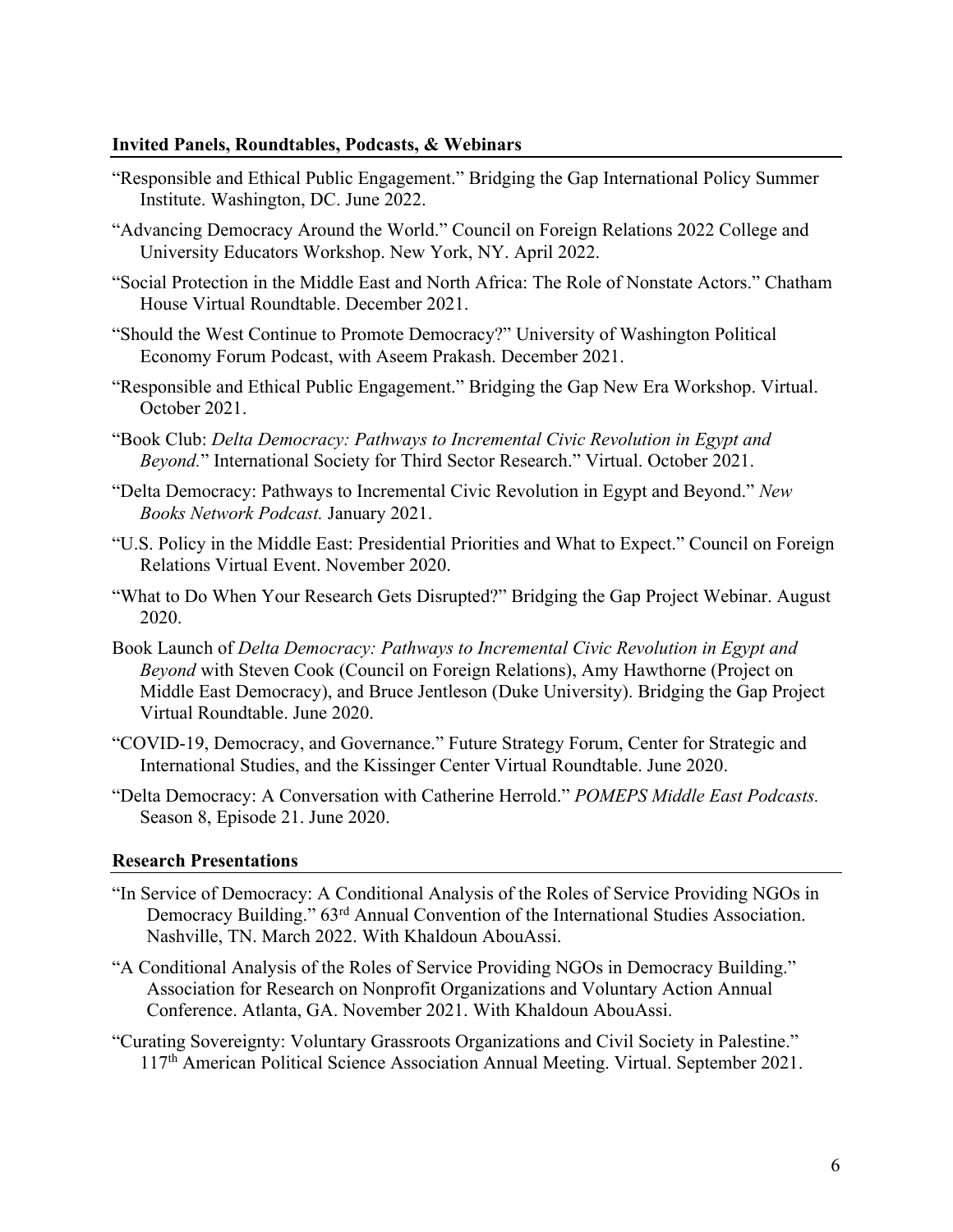- "Acquiescence or Agency? Response of Grassroots Actors to Aid Colonization." 62nd Annual Convention of the International Studies Association. Virtual. April 2021.
- "Negotiating Western Intervention: Social Change Actors, Foreign Aid, and Civil Society in Palestine." 54th Annual Meeting of the Middle East Studies Association. Virtual. October 2020.
- "Project Think: Effects on Civil Society and Democracy in the Middle East." 116<sup>th</sup> American Political Science Association Annual Meeting. Virtual. September 2020.
- "Acquiescence or Agency? Response of Grassroots Actors to Aid Colonization." 61st Annual Convention of the International Studies Association. Honolulu, HI. March 2020. *(Cancelled due to COVID-19.)*
- "Project Think?: A Critical Perspective on NGOs, Social Justice, and Democracy in the Middle East." 61<sup>st</sup> Annual Convention of the International Studies Association. Honolulu, Hawaii. March 2020. With Gizem Zencirci. *(Cancelled due to COVID-19.)*
- "Project-Think and Fragmentation of Civil Society in the Middle East." 53rd Annual Meeting of the Middle East Studies Association. New Orleans, LA. November 2019.
- "Palestinian NGOs and the Cultivation of Resistance Through Everyday Acts." 60<sup>th</sup> Annual Convention of the International Studies Association. Toronto, Ontario, Canada. March 2019.
- "Grassroots Organizations in Palestine: Reclaiming Civil Society?" 52nd Annual Meeting of the Middle East Studies Association. San Antonio, TX. November 2018.
- "Grassroots Organizations in Palestine: Reclaiming Civil Society?" Association for Research on Nonprofit Organizations and Voluntary Action Annual Conference. Austin, TX. November 2018.
- "From Activism to Clientelism: The effects of foreign aid on Palestine's NGO sector." 51st Annual Meeting of the Middle East Studies Association. Washington, DC. November 2017.
- "Community Philanthropy as Sustainable Development and Resistance: Lessons from Egypt and Palestine." *Takaful* 2017: Sixth Annual Conference on Arab Philanthropy and Civic Engagement. Cairo, Egypt. October 2017.
- "Foundation-Government Relations in Mubarak- and Post-Mubarak Egypt: Implications for Foundations' Roles in Political Reform" 58<sup>th</sup> Annual Convention of the International Studies Association. Baltimore, MD. February 2017.
- "Competing Rather than Collaborating: Egyptian Nongovernmental Organizations in Turbulence." Association for Research on Nonprofit Organizations and Voluntary Action Annual Conference. Washington, DC. November 2016. With Mona Atia.
- "From Co-optation to Concealment: The Evolution of Foundation-State Relations in Post-Mubarak Egypt." International Society for Third Sector Research 12<sup>th</sup> International Conference. Stockholm, Sweden. July 2016.
- "Government Adaptation in Post-Mubarak Egypt: Effects on NGOs' Roles in Democracy Promotion." Association for Research on Nonprofit Organizations and Voluntary Action Annual Conference. Chicago, IL. November 2015.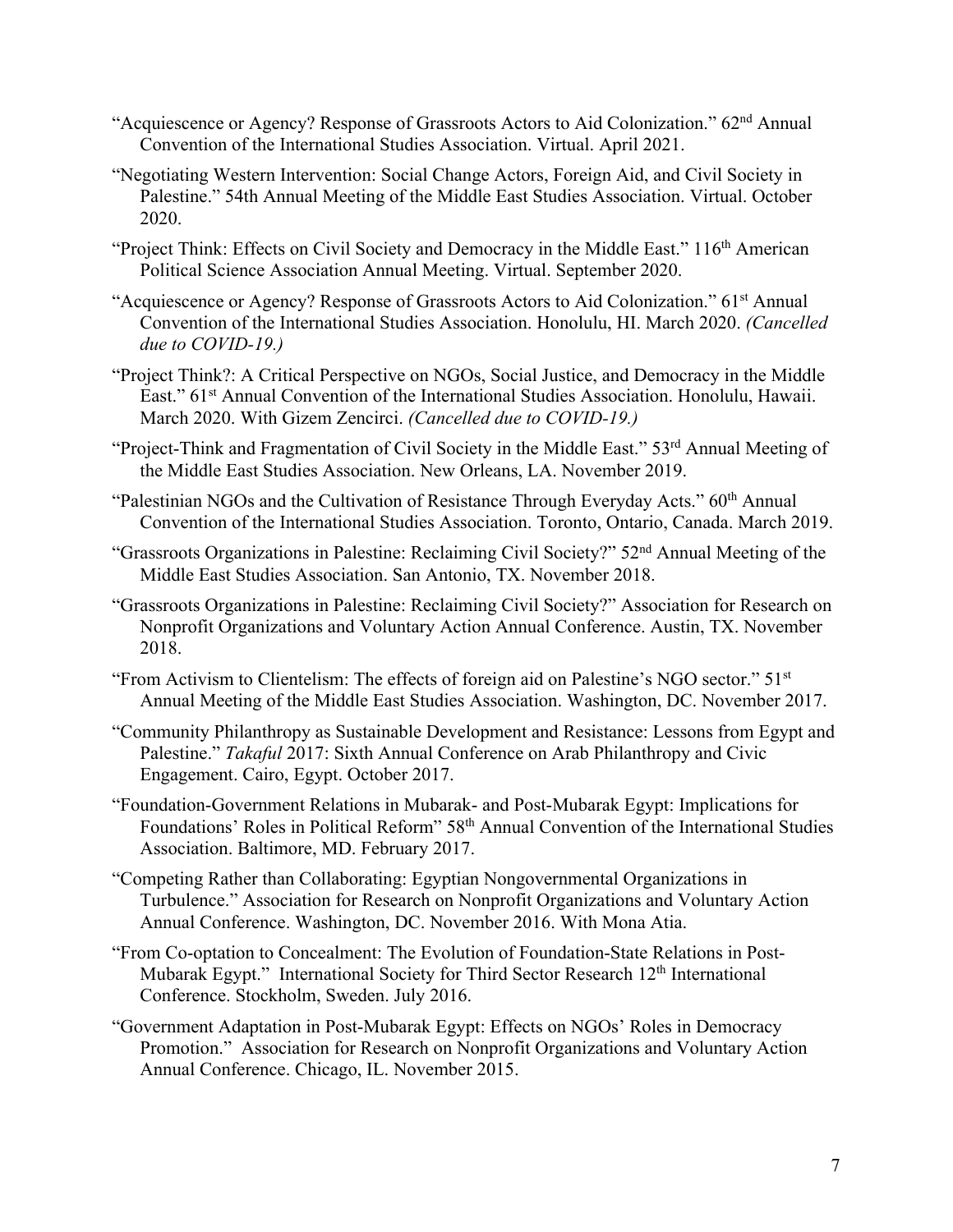- "NGO Policy in Pre- and Post-Mubarak Egypt: Effects on NGOs' Roles in Democracy Promotion." Dean's Research Workshop, Indiana University School of Public and Environmental Affairs. Bloomington, IN. April 2015.
- "Bankrolling the Arab Spring: The Role of Philanthropy in Egypt's Political Transition." Association for Research on Nonprofit Organizations and Voluntary Action Annual Conference. Denver, CO. November 2014.
- "Arab Community Foundations: Vanguards of 'Arab Spring' Ideals." Association for Research on Nonprofit Organizations and Voluntary Action Annual Conference. Denver, CO. November 2014.
- "Foundations of Democracy? Egyptian Philanthropic Foundations and the Limits of the Transnational Diffusion of Institutional Logics." International Society for Third Sector Research 11<sup>th</sup> International Conference. Münster, Germany. July 2014.
- "Foundations of Democracy? Egyptian Philanthropic Foundations' Response to the Egyptian Uprising." *Takaful* 2014: Fourth Annual Conference on Arab Philanthropy and Civic Engagement. Beirut, Lebanon. June 2014. With Mona Atia.
- "Philanthropic Foundations in Post-Revolution Egypt: Impacts on Democratic Transition and Consolidation." International Society for Third Sector Research 10<sup>th</sup> International Conference. Siena, Italy. July 2012.
- "Egypt's Community Foundations in Perspective: Vanguards of Democratic Transition and Consolidation?" International Society for Third Sector Research 10<sup>th</sup> International Conference. Siena, Italy. July 2012.
- "Philanthropic Foundations in Egypt: Fueling Change or Safeguarding the Status Quo?" *Takaful* 2012: Second Annual Conference on Arab Philanthropy and Civic Engagement. Cairo, Egypt. June 2012.
- "Indigenous Philanthropic Foundations in Egypt and Jordan: Effects of Political Opportunity Structures on Grantmaking Objectives and Strategies." Association for Research on Nonprofit Organizations and Voluntary Action Annual Conference. Alexandria, VA. November 2010.
- "Building Community from the Top Down: The Role of the State and International Donors in the Diffusion of Local Philanthropy." American Political Science Association Annual Meeting. Washington, DC. September 2010. With Kristin Goss.
- "Building a Better World through Philanthropic Collaboration: Strategies from Northeast Ohio, USA, and Prospects for Muslim Societies." Third World Congress of Muslim Philanthropists. Doha, Qatar. March 2010.
- "Probing the Foundations of Deliberative Democracy: Philanthropy, Social Movements, and Narrative in the Public Sphere." Association for Research on Nonprofit Organizations and Voluntary Action. Cleveland, OH. November 2009.
- "High-Engagement Philanthropy: The Grantee's Perspective." Association for Research on Nonprofit Organizations and Voluntary Action. Washington, DC. November 2005.

# **Courses Taught**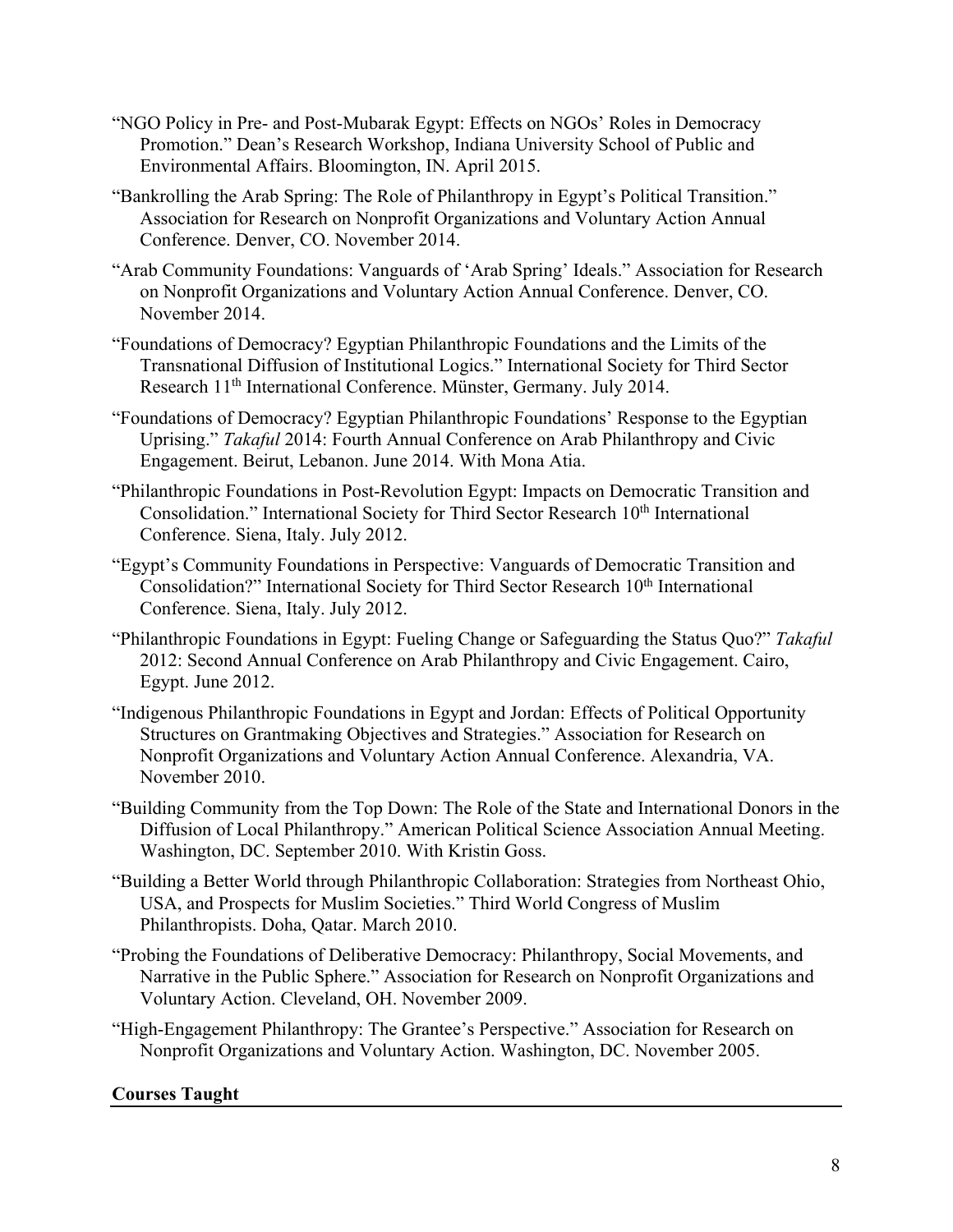Syracuse University Maxwell School of Citizenship & Public Affairs PAI 713: Governance & Global Civil Society PAI 732: Collaborative Governance PAI 748: Nonprofit Management PAI 670: Internship Indiana University Lilly Family School of Philanthropy PHST-P212: Philanthropy and Civic Engagement PHST-P521: Nonprofit and Voluntary Sector (online) PHST-P523: Civil Society and Philanthropy (in person and online) PHST-P524: Civil Society in Comparative Perspective (in person and online) PHST-P555: Directed Readings in Philanthropic Studies PHST-P556: Grant Making and the Role of Foundations (in person and online) PHST-P590: Internship PHST-P600: Master's Thesis PHST-P890: Doctoral Dissertation

### **Doctoral Students Advised**

- Hatem Zayed, American University School of International Service. (Committee member, 2021– present.)
- Krisztina Tury, Indiana University Lilly Family School of Philanthropy. (Chair, 2017–2021. Committee member, 2021-present.)

Cathie Carrigan, Indiana University Lilly Family School of Philanthropy. (Chair, 2017–2021.)

Sevda Kilicalp, Indiana University Lilly Family School of Philanthropy. *Managing Civil Society Organizations in Democratic Crisis.* (Committee member, 2016-2020. Defended 2020.)

### **Service to the Profession**

Editorial Board, *International Politics.* 2022–present.

- Member, *Anonymous Advice on the Ethics of Engagement Panel.* Sié Chéou-Kang Center for International Security and Diplomacy, Joseph Korbel School of International Studies, University of Denver. 202–present.
- Secretary/Treasurer, Related Group on Civil Society, Politics, and Power, American Political Science Association. 2020–present.
- Mentor, London School of Economics and Political Science Black and Minority Ethnic Mentoring Program. 2018–2020.
- Member, International Research Network on Community Philanthropy. 2017–present.
- Secretary, Theories, Interests, and Boundaries Section of the Association for Research on Nonprofit Organizations and Voluntary Action. 2017–2018.
- Co-Founder and Co-Chair, Common Interest Group on Civil Society and Philanthropy in the Middle East, Association for Research on Nonprofit Organizations and Voluntary Action. 2016–present.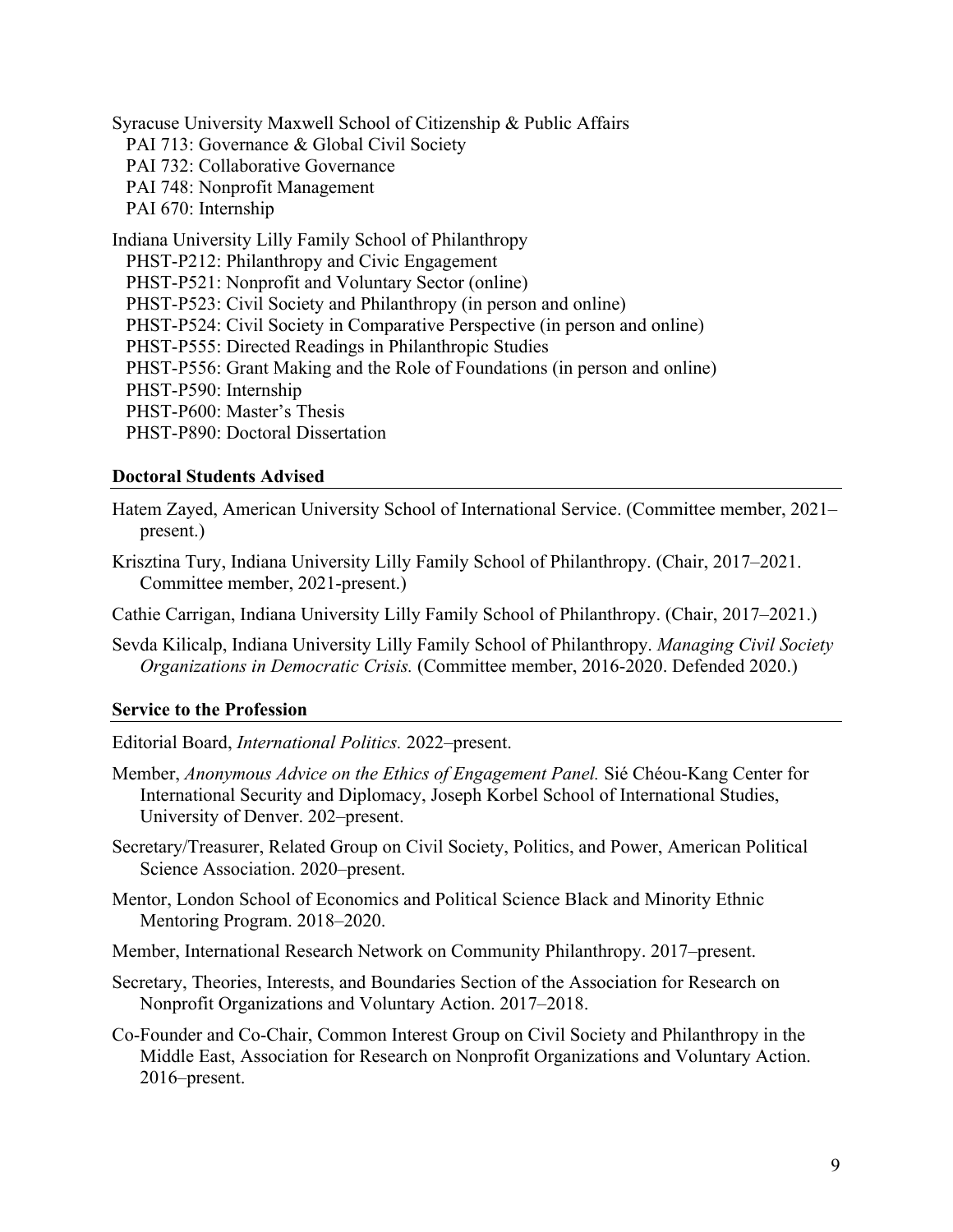- Member, Conference Academic Committee for the 12<sup>th</sup> International Society for Third Sector Research International Conference. 2015–16.
- Executive Committee Member, Theories, Interests, and Boundaries Section of the Association for Research on Nonprofit Organizations and Voluntary Action. 2014–2018.
- Membership Committee Member, Theories, Interests, and Boundaries Section of the Association for Research on Nonprofit Organizations and Voluntary Action. 2014–2017.
- Nominations Committee Member, Theories, Interests, and Boundaries Section of the Association for Research on Nonprofit Organizations and Voluntary Action. 2015–2019.
- Chair, Award Committee for the Gabriel G. Rudney Memorial Award for Outstanding Dissertation in Nonprofit and Voluntary Action Research. 2015.

Panel Chair:

- International Studies Association Annual Convention. 2017, 2014.
- Association for Research on Nonprofit Organizations and Voluntary Action, Annual Conference Panel Organizer and Chair, Association for Research on Nonprofit Organizations and Voluntary Action, Annual Conference. 2017, 2016, 2014, 2013.
- *Takaful:* Annual Conference on Arab Philanthropy and Civic Engagement. 2017.

Track Chair:

- Association for Research on Nonprofit Organizations and Voluntary Action, Annual Conference. 2014, 2015, 2016.
- Reviewer: *Cambridge University Press, Comparative Politics, Development in Practice, Edward Elgar Publishing, European Journal of Development Research, Indiana University Press, International Journal of Communication, Journal for the Scientific Study of Religion, Journal of Civil Society, Journal of Muslim Philanthropy and Civil Society, Mediterranean Politics, Middle East Critique, Middle East Law and Governance, Nonprofit and Voluntary Sector Quarterly, Nonprofit Management and Leadership, Nonprofit Policy Forum, Oxford University Press, Public Administration Review, Qualitative Sociology, Social Enterprise Journal, Yale University Working Paper Series on Governance and Local Development*.

### **Service to Syracuse University Maxwell School of Citizenship & Public Affairs**

Member, Master of Public Administration Committee, 2021—Present.

Member, E-Master of International Relations Committee, 2022—Present.

### **Service to Indiana University**

At-Large Member, IUPUI Faculty Council, 2018–2021.

Member, Advisory Committee to the Center for Teaching and Learning's Early Career Teaching Academy, 2017–2019.

## **Service to the IU Lilly Family School of Philanthropy**

Member, Professional Doctorate Curriculum Task Force, 2020.

Member, Research Committee, 2014–2021.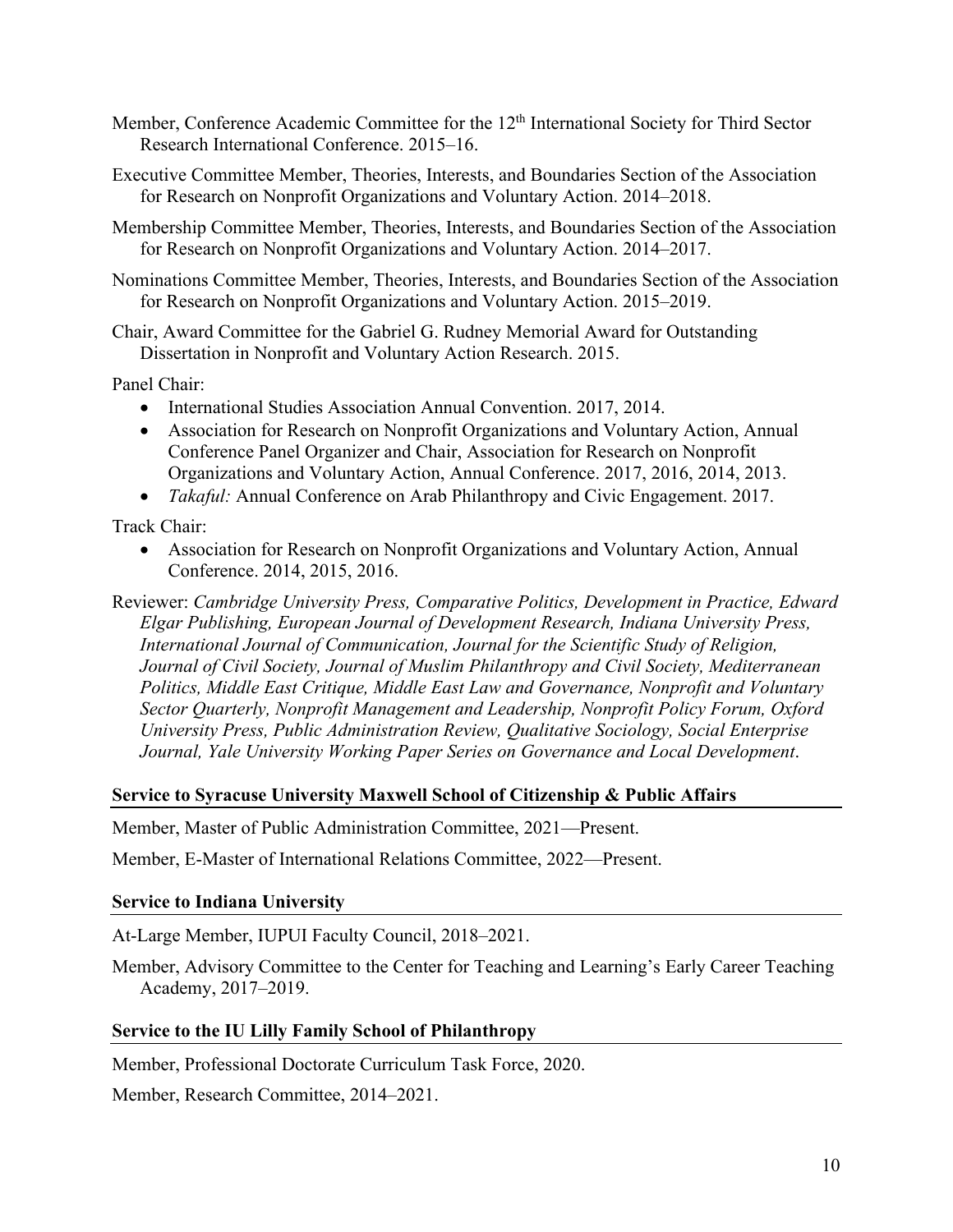Member, Graduate Admissions Committee, 2014–2020.

Member, Search and Screen Committee Task Force, 2019.

Member, Phd Curriculum Development Committee, 2017–2018.

Member, MA Curriculum Development Committee, 2016–2018.

Member, Search Committee for Mott Chair in Community Foundations, 2016–2017.

Discussant, Stead Chair on International Philanthropy Lecture Series featuring Dr. Kenneth Prewitt. IU Lilly Family School of Philanthropy. November 10, 2015.

Discussant, China Philanthropy Summit. 2014.

Member, Search Committee for Mott Chair in Community Foundations, 2014–2015.

Member, Strategic Planning Steering Committee, 2013–2014.

#### **Service to the IU Paul H. O'Neill School of Public and Environmental Affairs**

Member, Search Committee for Assistant and Open Rank positions in Nonprofit Management, 2014–2015.

#### **Service to the Community**

Class Scribe, Mount Holyoke College, 2015–present.

Member, Advisory Board, Ransburg YMCA, 2020–2021.

- Chair, Annual Campaign Committee, 2021.

Member, Board of Directors, Irvington Development Organization, 2016–2019.

- Chair, Fundraising Committee, 2016–2019.

Discussant, Zeynep Tüfekçi Keynote Address, Spirit & Place Festival, 2018.

Member, Board of Directors, YMCA of Metropolitan Washington, 2002–2003.

Member, Junior Board of Directors, YMCA of Greater Boston, 2000–2002.

#### **Professional Experience**

The Urban Institute, Washington, DC Consultant, 2015

The George Gund Foundation, Cleveland, OH Foundation Fellow, 2005–2007

- The Center for Effective Philanthropy, Cambridge, MA Fellow, Summer 2004
- UK Parliament House of Commons, London, England Parliamentary Intern, 2003–2004
- The Urban Institute, Washington, DC Research Assistant, Center on Nonprofits and Philanthropy, 2002–2003